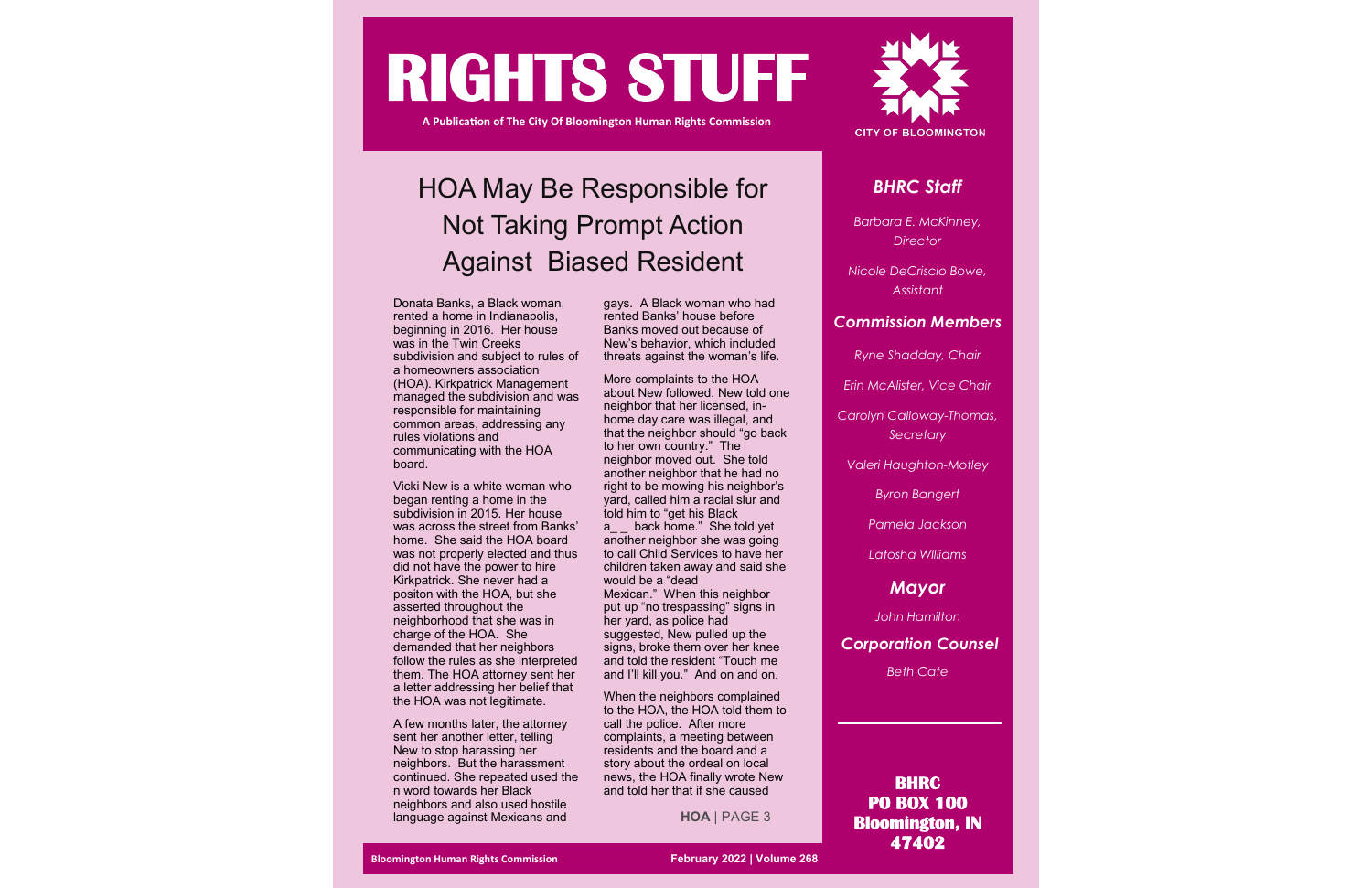# City Women's Commission Seeks Nominations for Annual Awards

The City of Bloomington Commission on the Status of Women is seeking nominees for the 2022 Woman of the Year, Toby Strout Lifetime Contribution, Emerging Leader and Young Woman of the Year awards. Although nominations for these awards are accepted year-around, the deadline for submission of nominations for 2022 is February 11. The awards will be presented during Women's History Month in March 2022.

The Woman of the Year Award is presented to a woman who has improved the quality of life for other women through inspiration, community service, or professional accomplishments above and/or outside normal job responsibilities. The recipient is someone who serves as a positive role model for girls and women and who has made outstanding contributions to the community.

Named for the former director of Middle Way House and former member of the Bloomington Commission on the Status of Women, the Toby Strout Lifetime Contribution Award recognizes a woman whose work has significantly advanced the status of women through leadership and service.

The Emerging Leader Award acknowledges a woman with a relatively short (fewer than five years) history of significant achievements and recognizes the potential for future contributions.

The Young Woman of the Year Award recognizes a young woman between the ages of 11-18 years who has already impacted girls/ women issues in the community. Selfnominations are encouraged in this category.

Nomination forms are available online at [https://](https://bton.in/bdj~i) [bton.in/bdj~i,](https://bton.in/bdj~i) in the City of Bloomington's Community and Family Resources Department, Suite 260 or by contacting Marissa Parr-Scott at marissa.parrscott@bloomington.in.gov.

Nominations should include the name, address, telephone number and e-mail address of the nominee in addition to the reasons why the nominee merits the award, and how her community service has benefited women. The nominator also should include his or her name, address, telephone number and e-mail address.

Send completed nomination forms by email to marissa.parrscott@bloomington.in.gov or by mail to The Commission on the Status of Women, P.O. Box 100, Bloomington, IN 47402.

The 2021 award recipients were Penny Caudill – Woman of the Year Award, Cathleen Ingle Weber –Toby Strout Lifetime Contribution Award and Abby Ang – Emerging Leader Award.

#### **RIGHTS STUFF'S MISSION**

*The purpose of Rights Stuff is to provide information about civil rights litigation as a way to encourage adherence to best practices for landlords, providers of public accommodations and employers. We do this by publishing relevant and timely articles from around the country. Please see the reports in this issue to learn more.* 

**The Human Rights Award Deadline is quickly approaching. The deadline to submit nominations is 5 p.m. Friday, February 11, 2022. Nomination forms can be found online at the BHRC's website.**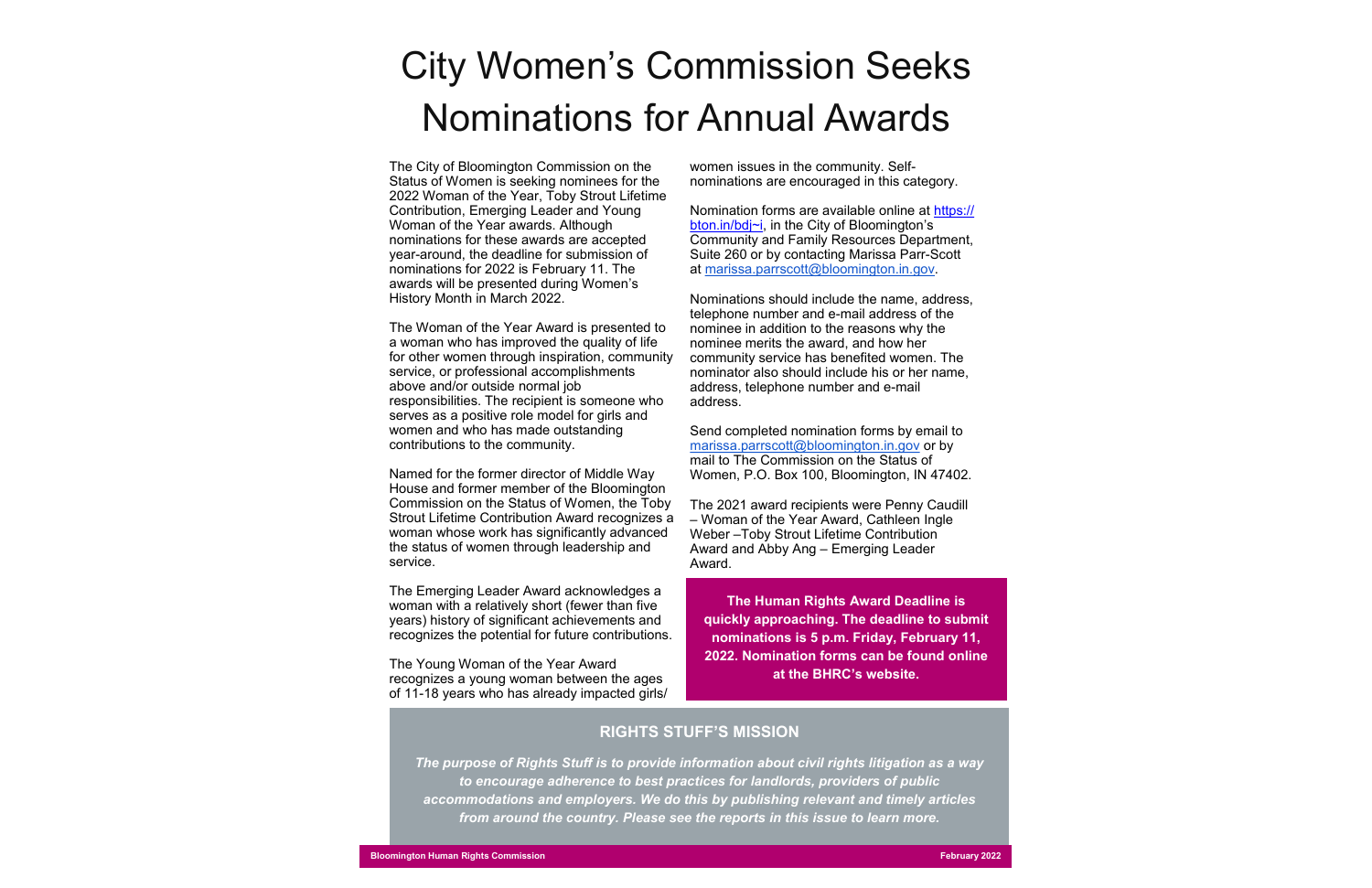Suellen Klossner, a woman with a disability, bought a mobile home in 2009. It was located in a mobile home park called Table Mound in Dubuque, Iowa.

Her rent for the lot began at \$235 a month; by 2019, after the park was purchased by IADU Table Mound MHP, her rent increased to \$380 a month. The owner also increased other fees.

Klossner, who is unable to work because of her disability, asked the park to accept a housing choice voucher to help her pay her rent. The park refused and she sued.

Klossner said she could not move her mobile home because of its age and condition, but she provided no proof of that to the court. Both parties provided evidence that it would cost about \$10,000 to move the home.

She briefly listed the home for sale and received a few calls, but admitted that "the bottom line is, I really didn't want to sell my home."

Her mental health nurse practitioner testified that Klossner "would not do well" living in a multi-family housing setting.

Table Mound said it didn't accept Section 8 vouchers because of the burdens doing so places on landlords, including additional contracts, extra administrative work, inefficiencies of recordkeeping, the need to enforce two contracts and decreased control over ensuring the home is maintained.

Klossner argued that Table Mound needed to make an exception to its no voucher policy as a reasonable accommodation for her disability.

Table Mound said that she didn't need a voucher because of her disability but because she is low income.

The court found that Klossner had shown a nexus between her disability and her lack of income; her disability prevents her from working, and her inability to work limits her income.

The court said that the accommodation was reasonable because it would require the landlord to accept Section 8 only

from tenants who could show that doing so would accommodate the effects of a legitimate disability.

Klossner's expert testified that the costs of accepting vouchers in the manufactured home setting are minimal, and the court found that the landlord was able to pay for these costs because of its financial position.

The court said that accepting the vouchers would not cause an undue burden, as the landlord accepts vouchers where it is required by law or by existing leases.

Most courts that have considered this issue have not required landlords to accept Section 8 vouchers. Iowa is not in the Seventh District Court of Appeals and thus this is not controlling precedent for Indiana.

*The case is Klossner v. IADU Table Mound MHP, 2021 WL 4739311 (N.D. Iowa 2021). If you have questions about fair housing, please contact the BHRC.* 

### Court Rules that Landlord May Have to Accept Section 8 Tenant as Reasonable Accommodation

another incident, the HOA would take legal action against her. She didn't cause any more incidents and eventually moved out.

The neighbors sued New and Kirkpatrick for negligence and intentional infliction of emotional distress because of the time it had taken for their issues to be resolved.

Kirkpatrick argued that New was not its agent or employee, and that the parties reach a settlement. it had no responsibility to people like Banks, who was a renter, not a homeowner. The court disagreed, saying Kirkpatrick arguably owed some duty to the residents to take appropriate action against discriminatory conduct in the neighborhood. Thus, the court denied Kirkpatrick's motion for summary judgment.

The litigation will continue unless The case is Fair Housing Center of Indiana, Inc. and Banks v. New, Kirkpatrick Management Company, Inc. and Twin Creeks Homeowners Association, Inc., 2021 WL 5988397 (S.D.IN 2021). If you have questions about fair housing, please contact the BHRC.

#### **HOA** | FROM PAGE 1